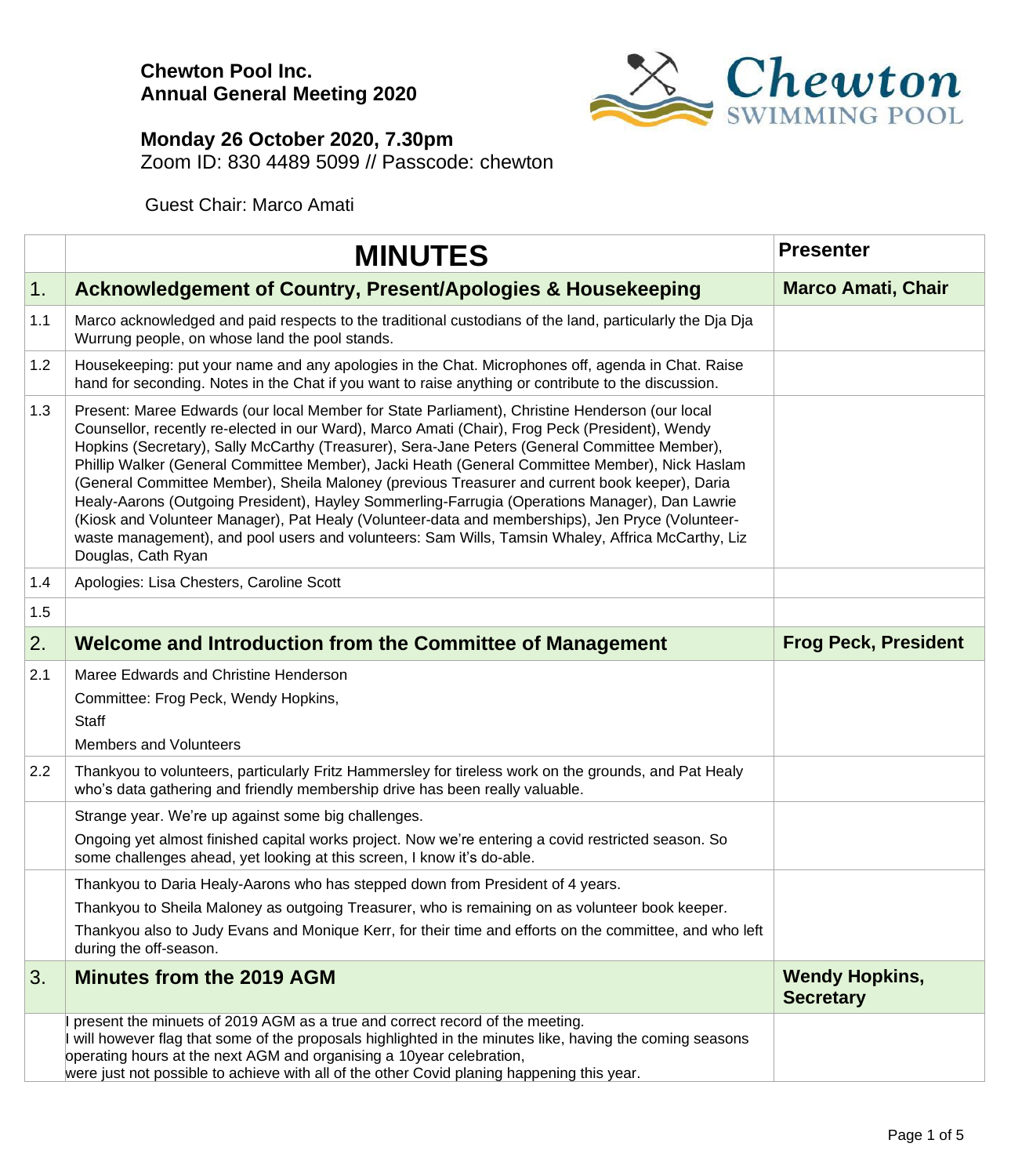### **Chewton Pool Inc. Annual General Meeting 2020**

## **Monday 26 October 2020, 7.30pm**

Zoom ID: 830 4489 5099 // Passcode: chewton

|    | <b>MINUTES</b>                                                                                                                                                                                                                                                                                                                                                                                                                                                                                                                                                                                                                                                                                                                                                                                                                                                                      | <b>Presenter</b>                                  |
|----|-------------------------------------------------------------------------------------------------------------------------------------------------------------------------------------------------------------------------------------------------------------------------------------------------------------------------------------------------------------------------------------------------------------------------------------------------------------------------------------------------------------------------------------------------------------------------------------------------------------------------------------------------------------------------------------------------------------------------------------------------------------------------------------------------------------------------------------------------------------------------------------|---------------------------------------------------|
|    | Does anyone, who was at the meeting, have any amendments to raise?<br>If not, back to you Marco.<br>Marco raised the motion, Jacki and Phillip seconded the motion. No objections. The motion is carried.                                                                                                                                                                                                                                                                                                                                                                                                                                                                                                                                                                                                                                                                           |                                                   |
| 4. | <b>Outgoing President's Report</b>                                                                                                                                                                                                                                                                                                                                                                                                                                                                                                                                                                                                                                                                                                                                                                                                                                                  | Daria Healy-Aarons,<br><b>President 2016-2020</b> |
|    | Nice to see all the pool people again. It's a bit emotional to be handing over, because I've done a lot of<br>work on the pool, yet my life circumstances have changed and I'm excited to hand over to Frog.                                                                                                                                                                                                                                                                                                                                                                                                                                                                                                                                                                                                                                                                        |                                                   |
|    | A little bit of the story was that Chewton Pool was saved and the committee was hurriedly set up, then<br>Rose approached some younger people with families to help take it forward, including Daria. By this<br>time, it'd been shown that the community wanted the pool, was willing to work for the pool and support<br>the pool. It's been a real support having Frog as Vice President the whole way through, given his<br>aquatics experience and background, and his passion, and I'm really excited to be handing over to Frog.                                                                                                                                                                                                                                                                                                                                             |                                                   |
|    | Managing pools have become more complex over this time, and I acknowledge the bravery of the<br>committee. There's a lot involved and at times it's been quite difficult, getting up to speed with<br>everything. We've brought our HR perspective on managing staff well. And managing the kiosk as a way<br>of making money for the pool. We brought in Work Safe and Life Saving Victoria, to do audits; they were<br>both really impressed with how we manage our pool.                                                                                                                                                                                                                                                                                                                                                                                                         |                                                   |
|    | Hayley and I spread the good word of how we run our little community pool in Chewton.                                                                                                                                                                                                                                                                                                                                                                                                                                                                                                                                                                                                                                                                                                                                                                                               |                                                   |
|    | We understand that Chewton Pool is aging infrastructure.                                                                                                                                                                                                                                                                                                                                                                                                                                                                                                                                                                                                                                                                                                                                                                                                                            |                                                   |
|    | I acknowledge the Government's bold Pick My Project grant; the Committee decided we wanted to do<br>some bold things and own up to the fact that the pool is getting old and needs some upgrading. We won<br>a grant to get a pool heating system. We realised the main thing hampering attendance was that the<br>water is really cold. So warming the water would boost attendance and revenue. It's turned out to be a<br>really large and ambitious capital works project that has had some challenges, including needing to<br>register for GST then losing that amount of the grant money. We as a committee has learnt a lot; about<br>our finances, capital works, and grants. I thank Sera-Jane for taking over the management of Pick My<br>Project, which is very near completion, and is awaiting a tradesperson to be granted a permit to leave<br>Melbourne lockdown. |                                                   |
|    | I thank everyone on the committee and volunteers, who've done amazing work for the pool. The<br>Chewton Pool is so blessed to have all the amazing riches of people.                                                                                                                                                                                                                                                                                                                                                                                                                                                                                                                                                                                                                                                                                                                |                                                   |
| 5. | 2019/20 Season Report                                                                                                                                                                                                                                                                                                                                                                                                                                                                                                                                                                                                                                                                                                                                                                                                                                                               | <b>Frog Peck, President</b>                       |
|    | Thankyou Daria.                                                                                                                                                                                                                                                                                                                                                                                                                                                                                                                                                                                                                                                                                                                                                                                                                                                                     |                                                   |
|    | I'll pull out some highlights of the season report:                                                                                                                                                                                                                                                                                                                                                                                                                                                                                                                                                                                                                                                                                                                                                                                                                                 |                                                   |
|    | - unseasonably cold weather and smoke haze, plus a construction site; these all contributed to a<br>significantly lower attendance, which also contributed to lower revenue                                                                                                                                                                                                                                                                                                                                                                                                                                                                                                                                                                                                                                                                                                         |                                                   |
|    | - we had about 76 people/day attend                                                                                                                                                                                                                                                                                                                                                                                                                                                                                                                                                                                                                                                                                                                                                                                                                                                 |                                                   |
|    | - membership stayed pretty steady; there was still keenness from people to buy memberships and<br>support the pool                                                                                                                                                                                                                                                                                                                                                                                                                                                                                                                                                                                                                                                                                                                                                                  |                                                   |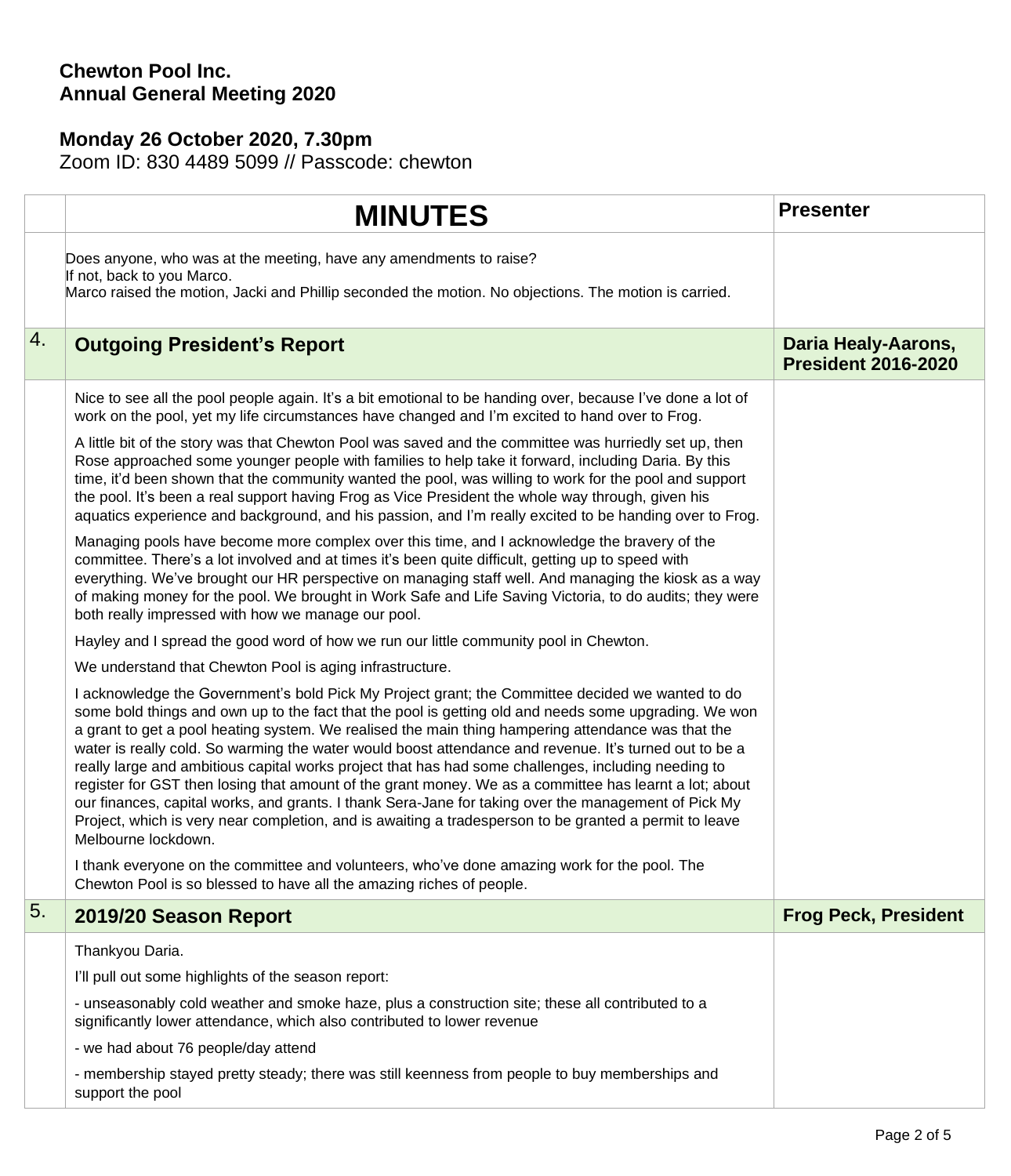## **Chewton Pool Inc. Annual General Meeting 2020**

# **Monday 26 October 2020, 7.30pm**

Zoom ID: 830 4489 5099 // Passcode: chewton

|    | <b>MINUTES</b>                                                                                                                                                                                                                                                                                                                                                                   | <b>Presenter</b>                           |
|----|----------------------------------------------------------------------------------------------------------------------------------------------------------------------------------------------------------------------------------------------------------------------------------------------------------------------------------------------------------------------------------|--------------------------------------------|
|    | - we trialed a low season and high season, and we will do this again this coming season. We have<br>shorter hours during the term, yet the pay off is that we have longer hours during holidays                                                                                                                                                                                  |                                            |
|    | - we led the way on creating a Smoke Haze Policy, and were then asked by other organisations and<br>pools what we did.                                                                                                                                                                                                                                                           |                                            |
|    | - we reviewed our Policy on Children at Working Bees, as the result of an incident that had Work Safe<br>involved.                                                                                                                                                                                                                                                               |                                            |
|    | - There were some major changes in the GSPOs about 18months ago, which has seen costs needing to<br>increased. We've been working really hard to align our operating policies with best practice, which is<br>difficult for many regional pools.                                                                                                                                 |                                            |
|    | - COVID came along, and instead of entering into a new 3yr funding agreement with Council, we've<br>entered into a one-year unchanged agreement, that Christine helped support, and that we now will be<br>putting together a new 3yr-agreement with DELWP and Council, that takes into account the increased<br>costs of running the pool, and aligning with the revised GSPOs. |                                            |
|    | - Daria acknowledged that Hayley and Dan helped enormously in keeping the pool safe, reliable and<br>open.                                                                                                                                                                                                                                                                       |                                            |
|    | - Frog reminded everyone that it's over to you all now; you've seen our survey and we want your input as<br>we undertake a strategic review                                                                                                                                                                                                                                      |                                            |
|    | - our second year of Chewton Swim saw us teach swimming to 67 families                                                                                                                                                                                                                                                                                                           |                                            |
| 6. | <b>Finance Report</b><br>- 2019/20 financial year report prepared by outgoing treasurer Sheila<br><b>Maloney</b>                                                                                                                                                                                                                                                                 | <b>Sally McCarthy,</b><br><b>Treasurer</b> |
|    | - I now introduce Sally McCarthy, who began as Treasurer recently, and will present Sheila's Treasurer's<br>report.                                                                                                                                                                                                                                                              |                                            |
|    | - I thank Sheila for her work over the year, and also in preparing this report.                                                                                                                                                                                                                                                                                                  |                                            |
|    | - the highlights of the Treasurer's report are:<br>. Pick My Project capital works project; including the impact of having to register for GST which was<br>unexpected and left a hole in the funding. This has meant we as a committee have contributed \$3000 to<br>this project, which is nearing completion.                                                                 |                                            |
|    | - The weather, smoke and capital works on the ground all contributed to lower revenue this year                                                                                                                                                                                                                                                                                  |                                            |
|    | - There's been some costs that have increased, as might have been expected, yet also some costs that<br>were lower, such as training costs due to successful retention of staff.                                                                                                                                                                                                 |                                            |
|    | - we are continuing to pay down the PAYG debt                                                                                                                                                                                                                                                                                                                                    |                                            |
|    | - Profit and Loss Statement: Was sent off to the auditor, and has come back all true and correct                                                                                                                                                                                                                                                                                 |                                            |
|    | - Affrica was wondering we'd considered the possible impact on the changing pool opening hours and<br>days, on attendance. Daria explained that this was one of the driving policies for recording data, so that<br>we could make better decisions.                                                                                                                              |                                            |
|    | - Tamsin was surprised that we were stung for GST                                                                                                                                                                                                                                                                                                                                |                                            |
|    | Marco moved for the motion to accept the Finance Report; Daria seconded. No objections so the motion<br>is carried.                                                                                                                                                                                                                                                              |                                            |
| 7. | <b>Election of Committee of Management</b>                                                                                                                                                                                                                                                                                                                                       | <b>Marco Amati, Chair</b>                  |
|    |                                                                                                                                                                                                                                                                                                                                                                                  |                                            |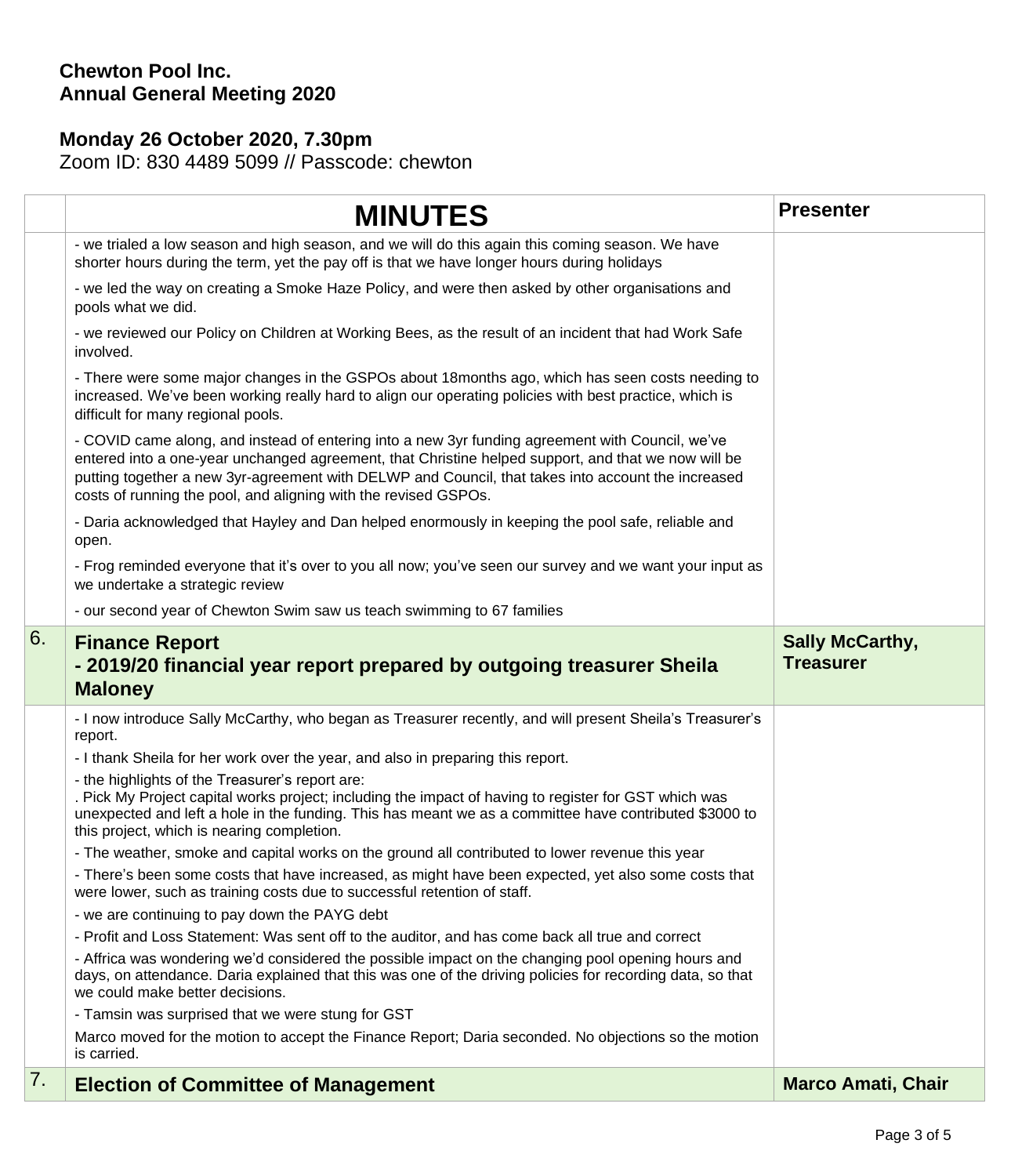### **Chewton Pool Inc. Annual General Meeting 2020**

## **Monday 26 October 2020, 7.30pm**

Zoom ID: 830 4489 5099 // Passcode: chewton

|    | <b>MINUTES</b>                                                                                                                                                                                                                                                                                                                                                                                                                                                                                                                                                                                                                                                                                                                       | <b>Presenter</b>                                     |
|----|--------------------------------------------------------------------------------------------------------------------------------------------------------------------------------------------------------------------------------------------------------------------------------------------------------------------------------------------------------------------------------------------------------------------------------------------------------------------------------------------------------------------------------------------------------------------------------------------------------------------------------------------------------------------------------------------------------------------------------------|------------------------------------------------------|
|    | -Current committee standing for election:                                                                                                                                                                                                                                                                                                                                                                                                                                                                                                                                                                                                                                                                                            |                                                      |
|    | <b>President: Frog Peck</b>                                                                                                                                                                                                                                                                                                                                                                                                                                                                                                                                                                                                                                                                                                          |                                                      |
|    | <b>Secretary: Wendy Hopkins</b>                                                                                                                                                                                                                                                                                                                                                                                                                                                                                                                                                                                                                                                                                                      |                                                      |
|    | <b>Treasurer: Sally McCarthy</b>                                                                                                                                                                                                                                                                                                                                                                                                                                                                                                                                                                                                                                                                                                     |                                                      |
|    | General Member/s: Jacki Heath                                                                                                                                                                                                                                                                                                                                                                                                                                                                                                                                                                                                                                                                                                        |                                                      |
|    | <b>Phillip Walker</b>                                                                                                                                                                                                                                                                                                                                                                                                                                                                                                                                                                                                                                                                                                                |                                                      |
|    | <b>Sera-Jane Peters</b>                                                                                                                                                                                                                                                                                                                                                                                                                                                                                                                                                                                                                                                                                                              |                                                      |
|    | <b>Nick Haslam</b>                                                                                                                                                                                                                                                                                                                                                                                                                                                                                                                                                                                                                                                                                                                   |                                                      |
|    | - Call for any new committee members nominating from the membership                                                                                                                                                                                                                                                                                                                                                                                                                                                                                                                                                                                                                                                                  |                                                      |
|    | <b>General Member/s: Liz Douglas</b>                                                                                                                                                                                                                                                                                                                                                                                                                                                                                                                                                                                                                                                                                                 |                                                      |
|    | - All present to confirm the election of standing committee and/or new members                                                                                                                                                                                                                                                                                                                                                                                                                                                                                                                                                                                                                                                       |                                                      |
|    | Marco called a motion to re-elect all the above committee members. Daria seconded the motion. No<br>objections, so the motion is carried.                                                                                                                                                                                                                                                                                                                                                                                                                                                                                                                                                                                            |                                                      |
| 5. | <b>AGM Closed</b>                                                                                                                                                                                                                                                                                                                                                                                                                                                                                                                                                                                                                                                                                                                    | <b>Marco Amati, Chair</b>                            |
|    | Mario expressed his gratitude to the committee, on behalf of the community.                                                                                                                                                                                                                                                                                                                                                                                                                                                                                                                                                                                                                                                          |                                                      |
|    | Frog welcomed Liz Douglas to the Committee of Management as a new member.                                                                                                                                                                                                                                                                                                                                                                                                                                                                                                                                                                                                                                                            |                                                      |
|    | Frog thanked Marco for Chairing and opened up for the discussion part of the evening.                                                                                                                                                                                                                                                                                                                                                                                                                                                                                                                                                                                                                                                |                                                      |
|    | Maree Edwards: [copied from the Chat function of the Zoom meeting]: Thanks for the invitation to join<br>you and congratulations on rising to the many challenges you have faced over last season and indeed<br>the challenges ahead for this coming season. Please don't hesitate to reach out if I can help in any way<br>with issues that might arise. Keep an eye on grants coming in the State budget next month - not far<br>away!. If you are keen to apply for grants I can supply a letter of support. Keep up the good work and<br>hope to see you at the 'warmer' pool over summer. Let me know if you're having a season opening day,<br>I'd love to come along - can't promise I will wear my togs though. Cheers Maree |                                                      |
|    | <b>Discussion</b>                                                                                                                                                                                                                                                                                                                                                                                                                                                                                                                                                                                                                                                                                                                    | <b>Frog Peck, President</b>                          |
|    | Brief discussion about how a COVID safe season is going to look for Chewton Pool this summer and<br>address any items raised by those present.                                                                                                                                                                                                                                                                                                                                                                                                                                                                                                                                                                                       | <b>Committee of Management</b><br>& Operations Staff |
|    | - Hayley Sommerling-Farrugia spoke about the previous season, and how that affects how we're going<br>to go ahead this coming season.                                                                                                                                                                                                                                                                                                                                                                                                                                                                                                                                                                                                |                                                      |
|    | Last season we had a committee that were super-dedicated; a massive thankyou to them all. And a<br>super thankyou to Dan Lawrie for jumping in as Kiosk and Volunteer Manager, and doing some great<br>things with the kiosk. This process of really good communication between staff and committee; staff<br>identify a need and put forward a proposal to the Committee, who considers it from their perspective,<br>and gets back to the staff.                                                                                                                                                                                                                                                                                   |                                                      |
|    | Last season we didn't have a Pool Plants Operator, and the LifeGuards and Dan did an amazing job of<br>training up in this role, especially given our aging infrastructure, and the dust from the bushfires which<br>caused an algae problem. The weather policy and smoke policy meant we had to call off some swim<br>lessons and also use the Castlemaine Indoor Pool for some of the time.                                                                                                                                                                                                                                                                                                                                       |                                                      |